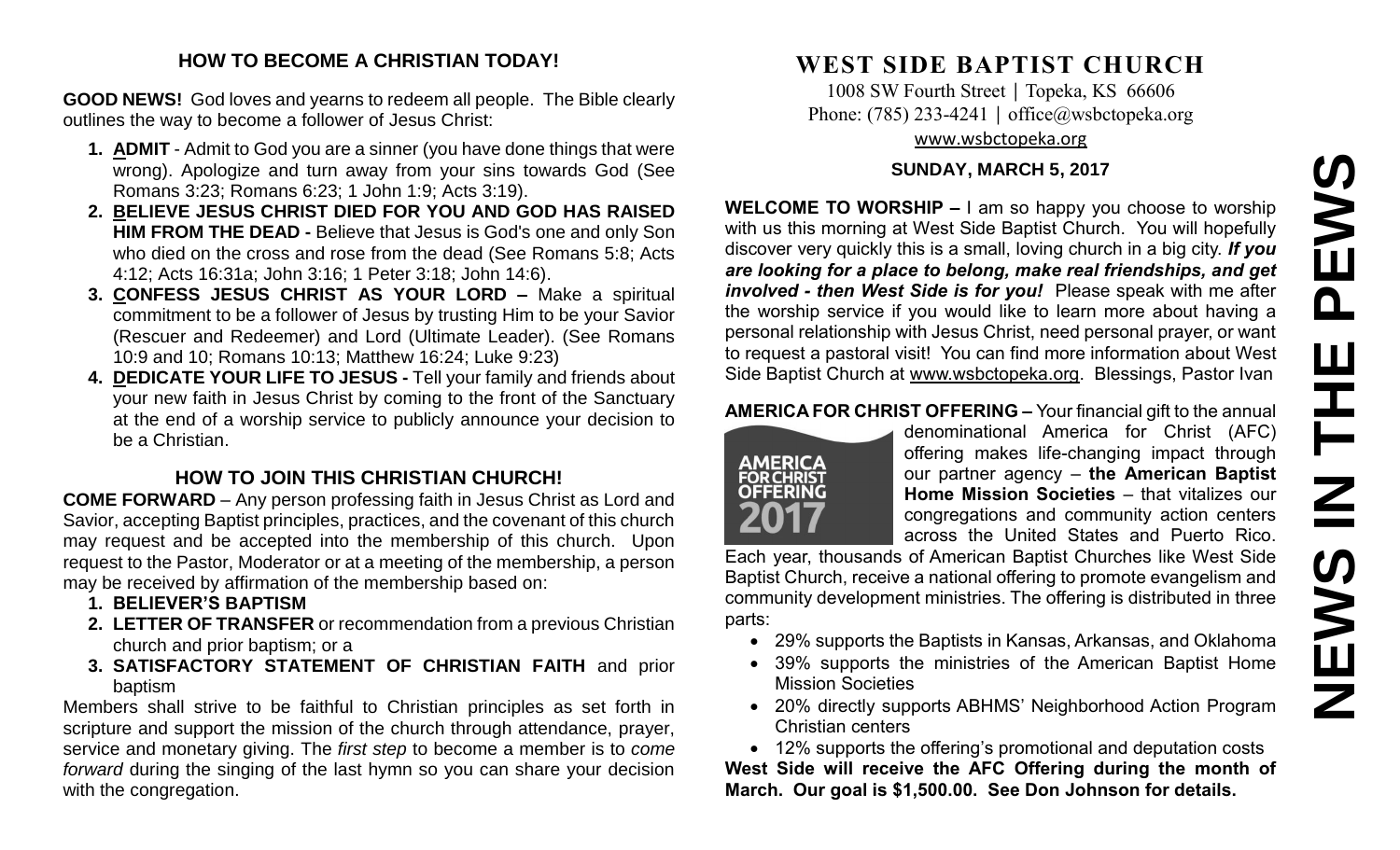**BIBLE STUDIES –** Join a small group Bible study at West Side Baptist Church to learn God's word and be transformed by the Spirit:

- Sundays at 9:15 am: "Biblical Archeology" with Doug Mauck (HH)
- Sundays at 9:15 am: "Explore the Bible" with Don Johnson  $(2^{nd} FL)$
- Sundays at 4:00 pm: "The Book of Isaiah" with Pastor Ivan (HH)
- Wednesdays at 10:30 am: "Ephesians" with Pastor Ivan (HH)

 Wednesdays at 6:00pm: "The Twelve Disciples" with Jim Goodnow Bible studies are free and open to the public. A free Bible available to participants.

**EASTER LILY –** Order a lily or spring flowers to help decorate the Sanctuary for Easter Sunday. Prices vary. **Deadline: March 26.** See Lynda in the Church Office or place your order using the bulletin insert.

**EASTER SERVICES –** Everyone is invited to participate in our **ecumenical (nondenominational) worship services sponsored by Central Congregational, Potwin Presbyterian, West Side Baptist, and Westside Christian Church during Holy Week:**

 **MAUNDY THURSDAY** – an "Agape Feast" at Potwin Presbyterian Church at 6:30 am OR the Traditional Worship Service at Westside Christian Church at 7:00 pm.



**Easter Services** 

- **GOOD FRIDAY –** A joint service at West Side Christian Church at 7:00 pm. We will have a united choir. See Janet Nyfeler for the music.
- **EASTER SUNRISE –** A Communion Service at Ward Meade/Old Prairie Town at 7:00 am sponsored by West Side Baptist Church.
- **EASTER BREAKFAST – West Side Baptist Church at 8:00 am**

Please let the Church Office know if you plan to attend any of these events.

**EASTER CANDY** – We are taking donations of candy for the Easter Egg hunt for Saturday, April 8. If you would like to donate a bag(s) of candy, please bring it to the office before April 8.

# **WEEKLY CALENDAR**

# **SUNDAY, MARCH 5**

10:30 am Worship (S)

### **MONDAY, MARCH 6 OFFICE CLOSED**

## **TUESDAY, MARCH 7**

#### **WEDNESDAY, MARCH 8**

**THURSDAY, MARCH 9** 

1:00 – 3:00 pm Baby Closet

**FRIDAY, MARCH 10**

**SATURDAY, MARCH 11**

| 9:00 am    |  |
|------------|--|
| $10:00$ am |  |
| 11:30 am   |  |

9:15 am Sunday School 4:00 pm Bible Study – Book of Isaiah (HH)

 9:00 – 11:00 am Baby Closet Ministry 6:00 pm Capital City Men's Chorus (FH)

 5:30 pm Ladies Night Out @ Herman's 6:00 pm Men's Night Out @ Annie's

 10:30 am Bible Study (HH) 4:00 – 5:30 pm Free Fruits & Vegetables (FH) 5:00 – 7:00 pm Baby Closet Ministry 5:30 pm Wednesday Night Supper (FH) 6:00 pm WWW Kids Bible Club 6:00 pm Adult Bible Study (HH) 7:00 pm Choir Practice (S)

**XYZer's Breakfast at Cracker Barrel** Financial Peace University (HH) Worship Team Practice (S)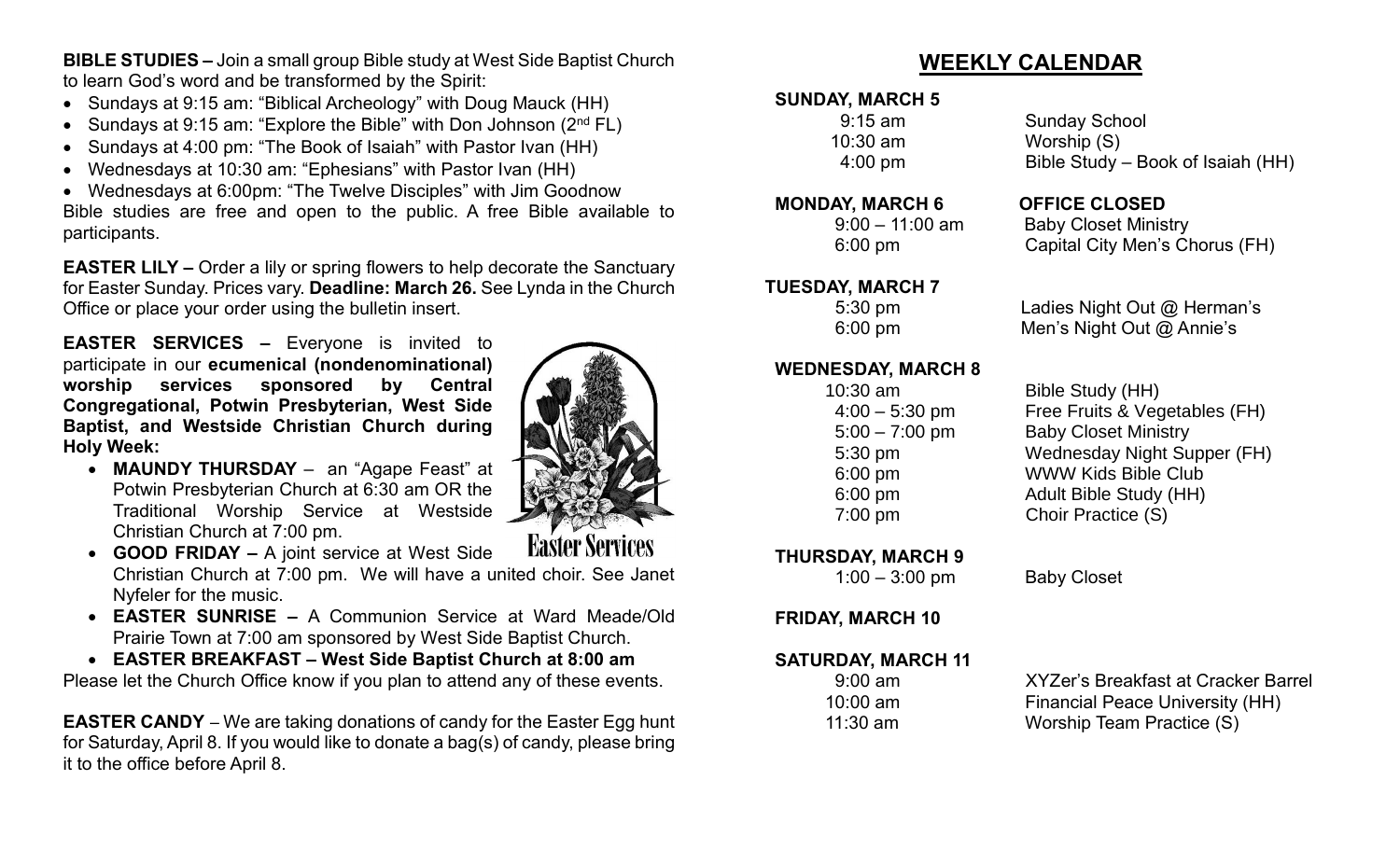## **IN OUR THOUGHTS AND PRAYERS**

Mark Arnold (Alice and Clarence Payne's brother-in-law) \*Jane Baker – Healing for health concerns Albert Carpenter – Healing for health issues (Harry and Pat's son) Bradley Carpenter – Healing for liver (Harry and Pat's grandson) Esther Carrier – Healing for health concerns Wayne Cottril – Grief support and comfort following death of sister-in-law \*June Cunningham – Healing for health concerns Zaylee Fortson – Healing for leukemia (age 8) in Superior, Montana. Grace Hart – Healing for health concerns (Janet Nyfeler's mother) Jack & Amanda Hilbert – Pregnancy (Almira's Granddaughter) \*Russ Hunter – Healing for health issues (Fran's husband) \*Alice Kieffer – Healing for health concerns Karen Kirby – Healing for health concerns \*Reginald Kirby – Healing for health concerns \*Etta Landis – Healing for health concerns Judy Longstaff – Grief support and comfort following death of sister \*Madeleine Martinson – Healing for health concerns \*Mae Martin – Healing for health concerns Josiah Matlock – Healing for leukemia (Candace Calloway's daughter) Nancy May – Healing for health concerns Sonny Payne – Healing for health concerns (Clarence Payne's brother) \*Juanita Plankinton – Healing for health concerns Becky Poe – Healing for health issues Roxie and Don Puckett – Healing health concerns (Molly Morris' sister/b-i-l) Elaine Randle – Healing for health concerns (Marianne Spano's sister) Lynn Reeves – Healing for health concerns Jill Roesler – Healing for health concerns Marty Rosa – Healing for health concerns \*Jeff Runyan – Healing for health concerns Linda Smith – Healing for health concerns (Music Dir. at Central Cong.) \*Hazel Smith-Tindall – Healing for health concerns \*Paul Snickles – Healing for health concerns Marianne Spano – Healing for health concerns Adriana White – Healing for personal issues Lola Zab – healing for health concerns (Marianne Spano's sister)

*\*Homebound*

# **MISSION TRIP TO MURROW INDIAN CHILDREN'S HOME –** The Ministry



of Missions would like to plan a work trip to Murrow Indian Children's Home in Muskogee, Oklahoma, on **Monday, June 5 thru Thursday, June 8,** so we need to know who will be interested in going. If you are interested, please sign up on the sheet on the bulletin board. The mission trip will include time to make friends as you complete assigned physical work projects – see Mission bulletin board for a list

of possible projects. See Don Johnson for details or to volunteer.

**RIDE TO CHURCH** - If you need transportation to / from a worship service or another church-related activity, please call the Church Office at (785) 233- 4241 during office hours (Tuesday thru Friday, 8:00 a.m. to 4:30 p.m.) or call **James Carrier, Bus Driver at (785) 214-9580**. Volunteers are needed to ride along with our driver to pick-up / drop off children on Wednesdays and Sundays. Contact Mark Calloway if you would like to volunteer.

**SENIOR ADULT RETREAT** — Join the ABCCR **Senior Adult Retreat on Wednesday, April 26 and Thursday, April 27 at Cross Wind Conference Center**, Hesston, Kansas. The theme: "Reflections" 2 Corinthians 3:18. *Registration deadline is Monday, April 3, 2017*. Cost: \$10



per person, late fee assessed if postmarked after April 3. Cancellation Policy: A full refund will be given if cancelled by Thursday, April 6, 2017 After April 6, a \$25 fee per individual will be non-refundable. You can find a registration form in the Office.

**TOPEKA J.U.M.P. NETWORK MEETING – Janet Nyfeler** will host a **Topeka Justice Unity Ministry Project (JUMP) Network Meeting** for members of West Side Baptist Church on **Sunday, March 12 at 11:30 am in Holmer Hall.**  Members will be asked to recruit volunteers to attend the Nehemiah Action Assembly on April 25 at 6:15 pm at Grace



Cathedral, 701 SW 8<sup>th</sup> Ave., Topeka. Join other Christians as they lift the voices of families who need more safe and affordable housing, and greater access to public transit. No pre-registration necessary. See Janet for details.